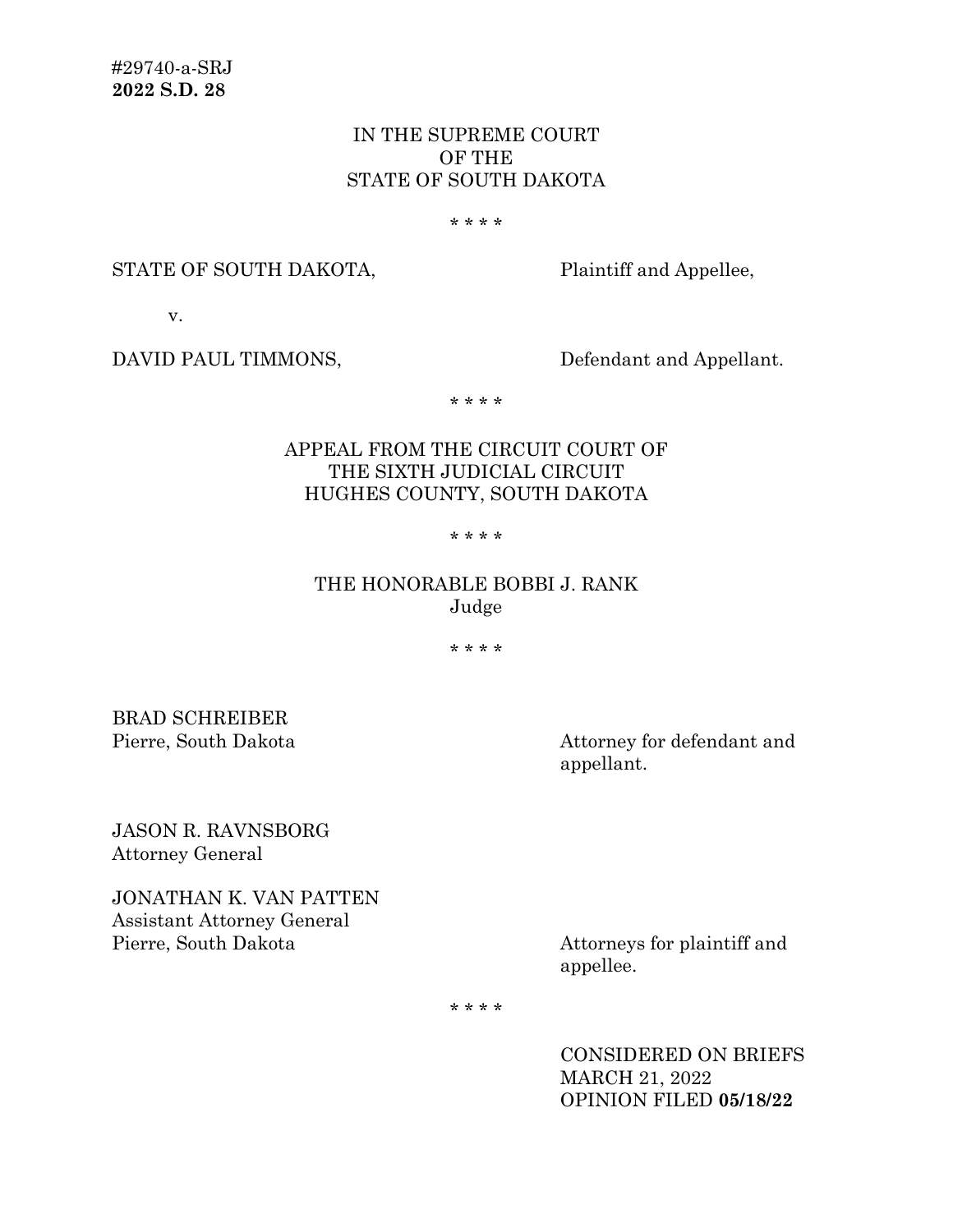### JENSEN, Chief Justice

[¶1.] David P. Timmons was charged with aggravated assault arising from a physical altercation with his girlfriend, K.C., during which K.C. claimed Timmons choked her. At trial, Timmons moved for a judgment of acquittal arguing the evidence was insufficient to show that he attempted to place K.C. in fear of death or imminent serious bodily harm by choking her. The circuit court denied the motion and the jury found Timmons guilty of aggravated assault. After the trial, Timmons filed a motion for a new trial based upon a letter sent by K.C. to the court prior to sentencing stating that she felt manipulated and threatened by the prosecution to testify. The circuit court denied the motion. Timmons appeals his conviction arguing that the circuit court erred in denying his motion for judgment of acquittal and his motion for a new trial. We affirm.

### **Facts and Procedural History**

[¶2.] On the morning of April 9, 2020, K.C. was at Timmons's residence. The two were dating at the time and had a child together. Timmons was 35 years old. K.C. was 19 years old.

[¶3.] Timmons was sleeping in a bedroom while K.C. was on her phone in the living room with the television on. Timmons woke up and became angry with K.C., claiming the television was too loud. Timmons was also upset because he believed that K.C. was always on her phone. Timmons and K.C. began arguing and Timmons took K.C.'s phone away. K.C. grabbed her phone back and tried to walk away, but Timmons grabbed her arm. The altercation escalated, and Timmons grabbed both of K.C.'s arms. K.C. yelled at Timmons, shoved, and hit him.

-1-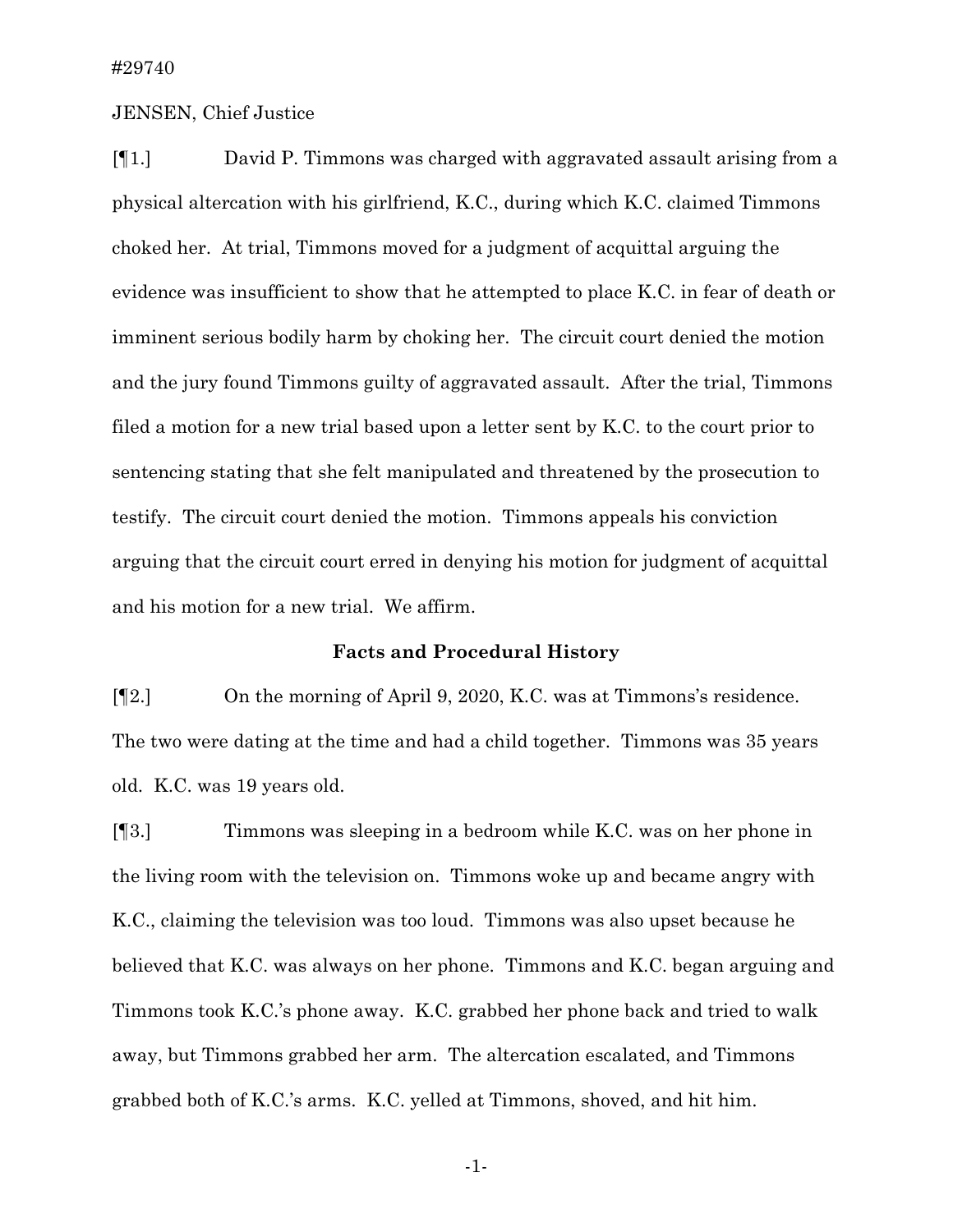Timmons pulled K.C. to the floor onto her stomach and hit her face on the floor. While K.C. was on her stomach, Timmons pulled K.C.'s arms behind her back and pulled her hair. K.C. testified that Timmons then attempted to restrain her by wrapping his arm around her neck. This caused K.C. to feel like she was unable to breathe and that she was going to pass out. K.C. also bit Timmons's thumb during the altercation.

[¶4.] K.C. called 911 approximately one hour after the altercation. During the 911 call, K.C. sounded shaken up and upset while describing that Timmons had choked and hit her. Officer Jonathan Brill responded to the call and met with K.C. at her grandparents' home. Officer Brill observed that K.C. was visibly shaken and her speech was broken up. K.C. told Officer Brill that Timmons hit her face on the floor, held her down with her arms behind her back, and pulled her hair. She stated that she bit Timmons's thumb to get him off of her. She also told Officer Brill that she felt like she was unable to breathe and believed that she might pass out when Timmons's arm was wrapped around her neck. She also explained to EMS that Timmons had strangled her. Officer Brill took pictures of K.C.'s injuries, which included a cut on her lower lip, scratches on her neck, and bruises on her legs, neck, and arms.

[¶5.] Officer Brill also spoke with Timmons as part of his investigation. Timmons told Officer Brill that K.C. had attacked him and she tried to bite his thumb off. Officer Brill observed a cut on Timmons's thumb. Timmons stated that K.C. sustained her injuries from sex the night before the altercation. Timmons also

-2-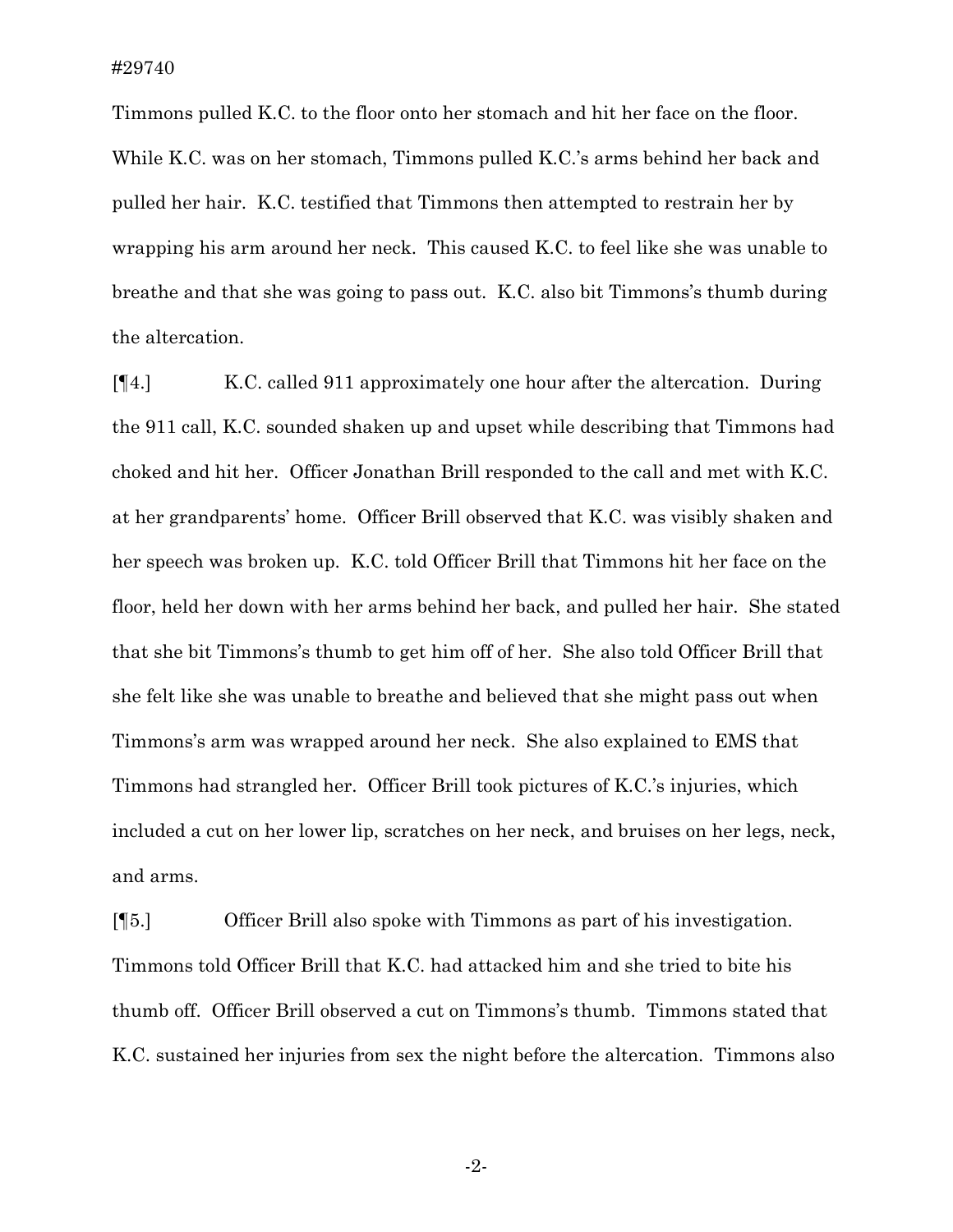reported that K.C. would ask him to choke her and pull her hair during their sexual encounters.

[¶6.] Timmons was arrested, and the court set bond and ordered that Timmons have no contact with K.C. Timmons was indicted for aggravated assault in violation of SDCL 22-18-1.1(8) and the offense was designated as one involving domestic abuse under SDCL 25-10-1(1). The State also filed a part II information alleging Timmons had a prior conviction for attempted fourth-degree rape.

[¶7.] A two-day jury trial began on March 11, 2021. At trial, the State introduced the statements made by K.C. and Timmons to Officer Brill about the assault, as well as photographs of their injuries. A recording of K.C.'s 911 call was also introduced into evidence. K.C. testified that Timmons had choked her while she was pinned to the floor and that she was frightened during the altercation. K.C. admitted that the incident was a "mutual physical confrontation" and that she did not think Timmons was trying to hurt her. K.C. testified that Timmons put his arm around her neck to restrain her. She also explained that she felt like she could not breathe, but could still talk, and that she felt like she was going to pass out "a little bit." K.C. admitted that she hit and pushed Timmons during the altercation and that she could have caused his bruising by trying to push him away.

[¶8.] K.C. also admitted that she and Timmons had contact throughout the case, including just a few days before trial. Despite the no contact order, K.C. explained that Timmons had contacted her and pressured her to lie to the police by telling them that her injuries came from rough sex. K.C. stated that she and Timmons planned for her to write text messages to Timmons every other week

-3-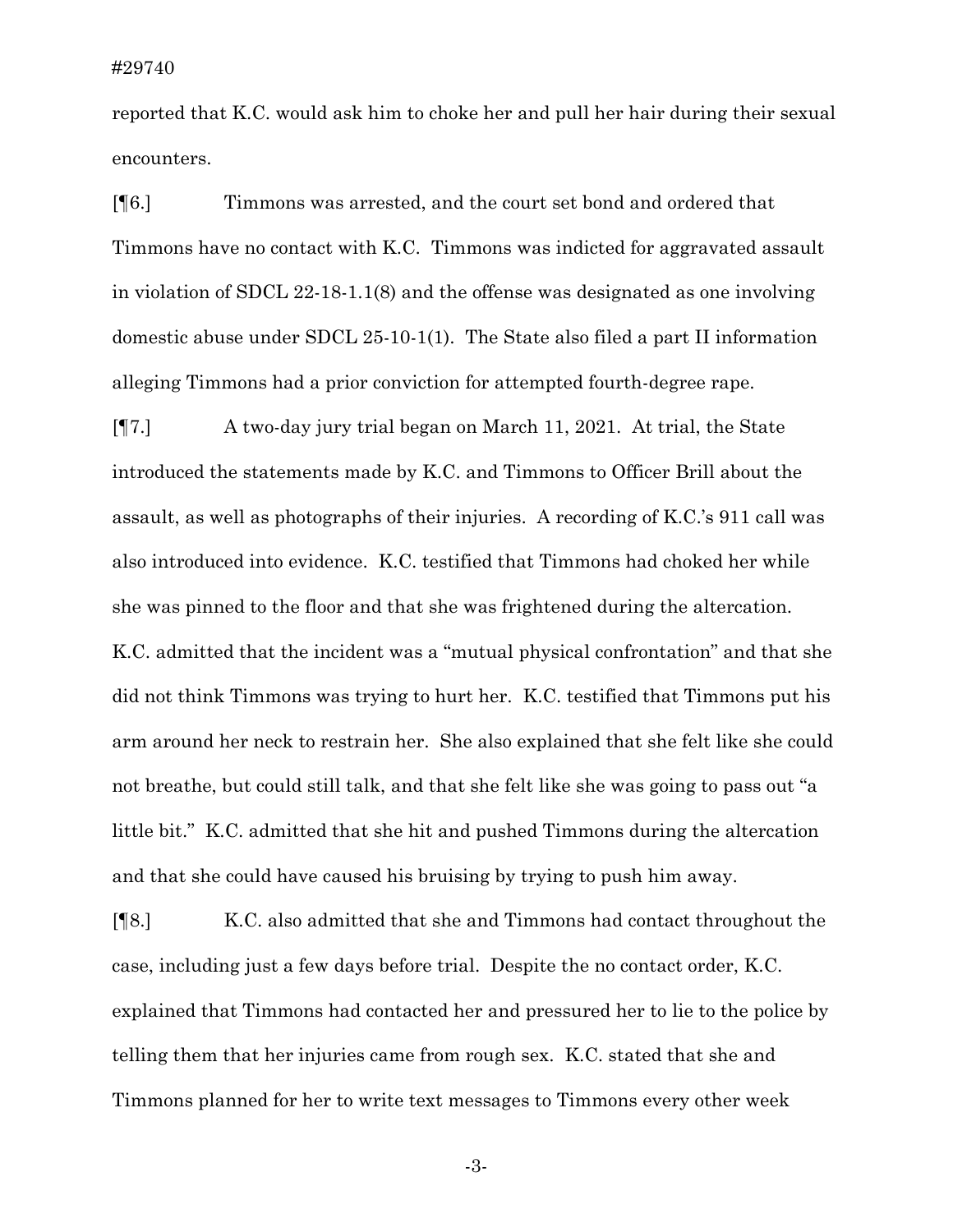detailing how she likes rough sex in order to get the charges dropped. K.C. also testified that she did not have sex with Timmons on the night before April 9 and that her injuries were not from a sexual encounter with him. The State called two of K.C.'s friends who testified that they heard a phone call on April 10, 2020, between Timmons and K.C. where Timmons told K.C. to lie to police and tell them it was just rough sex.

[¶9.] On cross-examination, K.C. admitted that she regretted calling the police because she loves Timmons and he is the father of their child. K.C. testified that she had been "kind of" manipulated and pressured by friends and family into testifying against Timmons, but she was ultimately told to tell the truth. Defense counsel asked K.C. about her interactions with the State as follows:

> Q: Okay. How many times have you met with the prosecutor's office about your testimony today? A: Like, five or six times. Q: Yeah. You've talked to them quite a bit, haven't you? A: Yeah. Q: They've been concerned about what you were going to testify to today, haven't they? A: Yeah. Q: Okay. Went over what your testimony was going to be? A: Yeah.

[¶10.] At the close of the State's evidence, Timmons moved for a judgment of acquittal arguing he was merely trying to restrain K.C. from attacking him, and there was no evidence that he intended to strangle K.C. or place her in fear of death or imminent bodily harm. The court denied the motion determining there was evidence from which the jury could find beyond a reasonable doubt that the elements for aggravated assault under SDCL 22-18-1.1(8) had been met. The jury found Timmons guilty of aggravated assault under SDCL 22-18-1.1(8), a class 3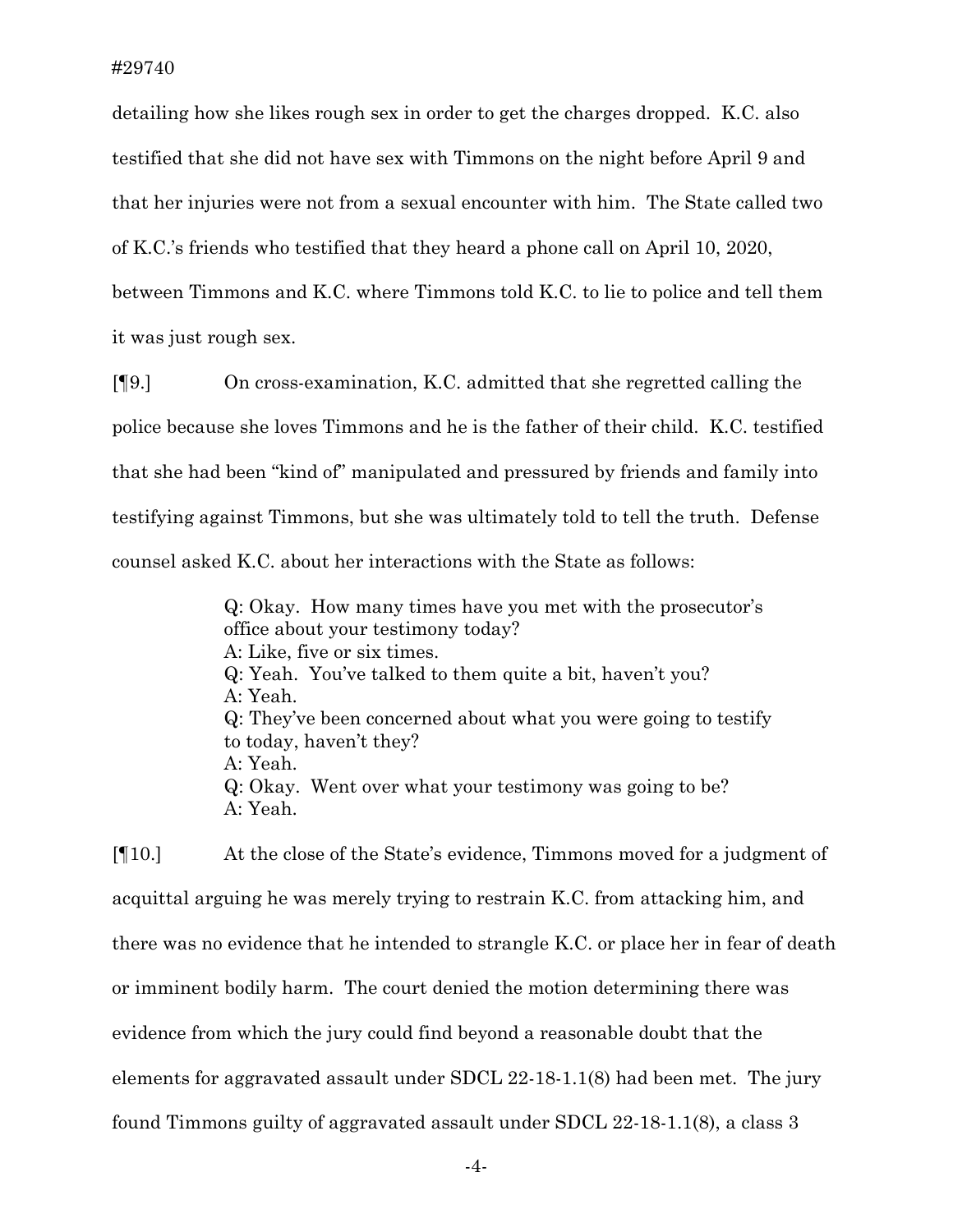felony. Timmons admitted the part II information, thereby enhancing his potential maximum punishment to the level of a class 2 felony.

[¶11.] The court ordered a presentence investigation report (PSI). As a part of the PSI, K.C. submitted a letter of support for Timmons. In K.C.'s letter, she stated that she felt like she was lied to, manipulated, and threatened by the State's prosecutor. K.C. stated that "she [threatened] to put me in prison for 30 years." K.C. wrote that she did not want to call the cops, was coming down from meth, and did not believe that Timmons deserved a heavy sentence. She believed that "[Timmons's] [intentions] were not to hurt me." On April 26, 2021, the circuit court sentenced Timmons to fifteen years in the penitentiary with three years suspended. The court entered a judgment of conviction for aggravated assault and indicated the offense involved domestic abuse as required by SDCL 25-10-34.

[¶12.] Timmons timely filed a motion for a new trial pursuant to SDCL 23A-29-1. Timmons asserted that K.C.'s letter constituted a surprise and newly discovered evidence as set forth in SDCL 15-6-59(a)(3) and (4). Timmons requested the court to conduct a hearing to allow K.C. to testify on her allegations. The State opposed the motion. The State denied it had threatened K.C. but acknowledged a discussion with K.C. that she could be charged with perjury if she testified falsely. The circuit court denied the motion for a new trial. The circuit court concluded that the letter was not surprise evidence or newly discovered evidence that justified a new trial because Timmons could have discovered the evidence before trial based upon his extensive contact with K.C. The court also determined the letter was

-5-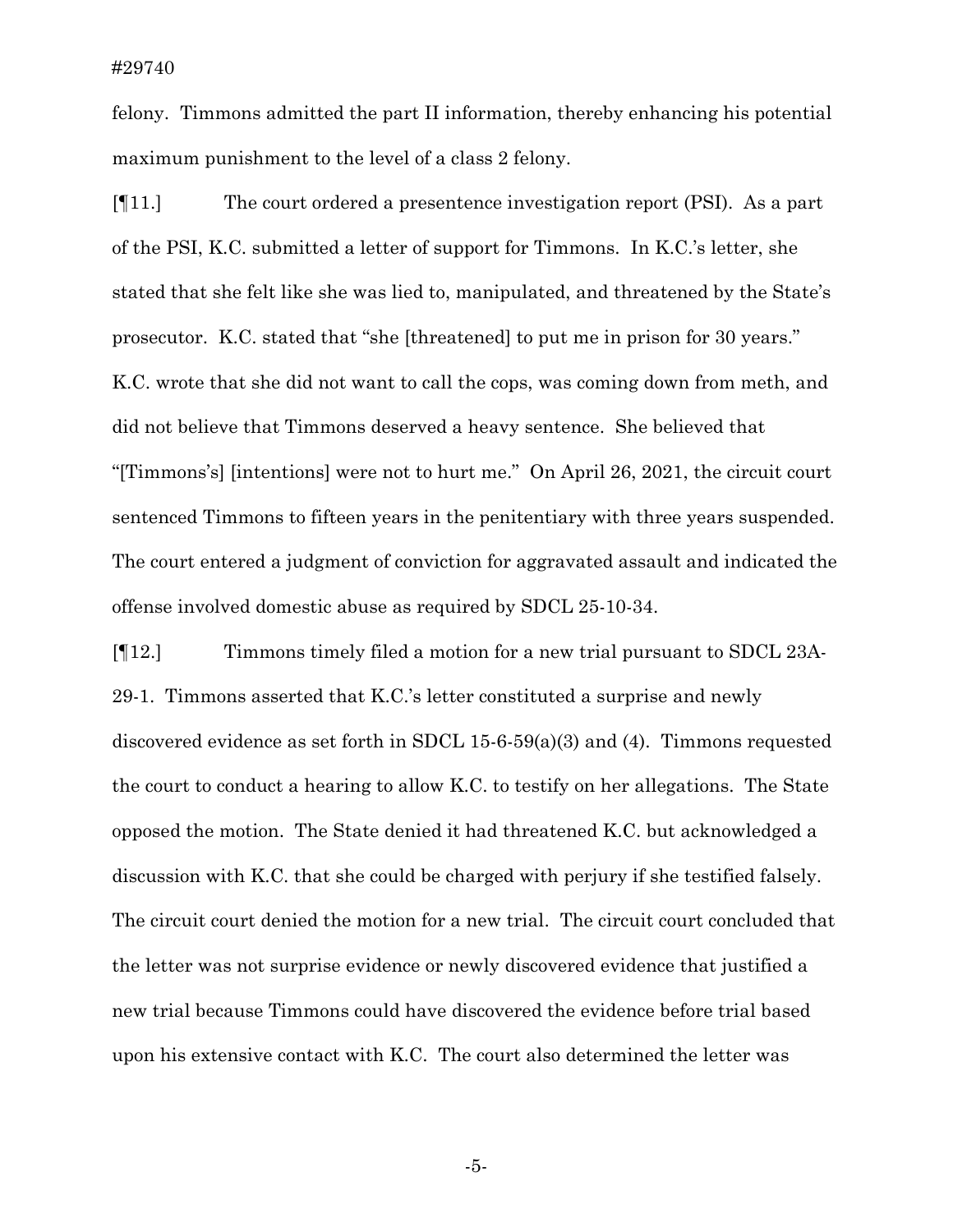cumulative and merely impeached K.C., and it would not have probably led to an acquittal.

[¶13.] Timmons appeals arguing (1) the circuit court erred in denying his motion for judgment of acquittal because there was insufficient evidence to support his aggravated assault conviction, and (2) the circuit court abused its discretion in denying his motion for a new trial because K.C.'s letter was a surprise and newly discovered evidence under SDCL 15-6-59(a).

### **Analysis**

## *1. Whether the circuit court erred in denying Timmons's motion for judgment of acquittal.*

[¶14.] This Court reviews "'a denial of a motion for judgment of acquittal de novo.'" *State v. Frias*, 2021 S.D. 26, ¶ 21, 959 N.W.2d 62, 68 (citation omitted). "[A] motion for a judgment of acquittal attacks the sufficiency of the evidence[.]" *State v. Wolf*, 2020 S.D. 15, 12, 941 N.W.2d 216, 220. In evaluating the sufficiency of the evidence, this Court considers "[w]hether there is evidence in the record which, if believed by the fact finder, is sufficient to sustain a finding of guilt beyond a reasonable doubt . . . ." *Id.* ¶ 13, 941 N.W.2d at 220 (quoting *State v. Carter*, 2009 S.D. 65, ¶ 44, 771 N.W.2d 329, 342).

[¶15.] A person is guilty of aggravated assault under SDCL 22-18-1.1(8) if he "[a]ttempts to induce a fear of death or imminent serious bodily harm by impeding the normal breathing or circulation of the blood of another person by applying pressure on the throat or neck, or by blocking the nose and mouth[.]" Timmons asserts that the evidence was insufficient to show that he attempted to induce a fear of death or imminent serious bodily harm because K.C. did not testify that she

-6-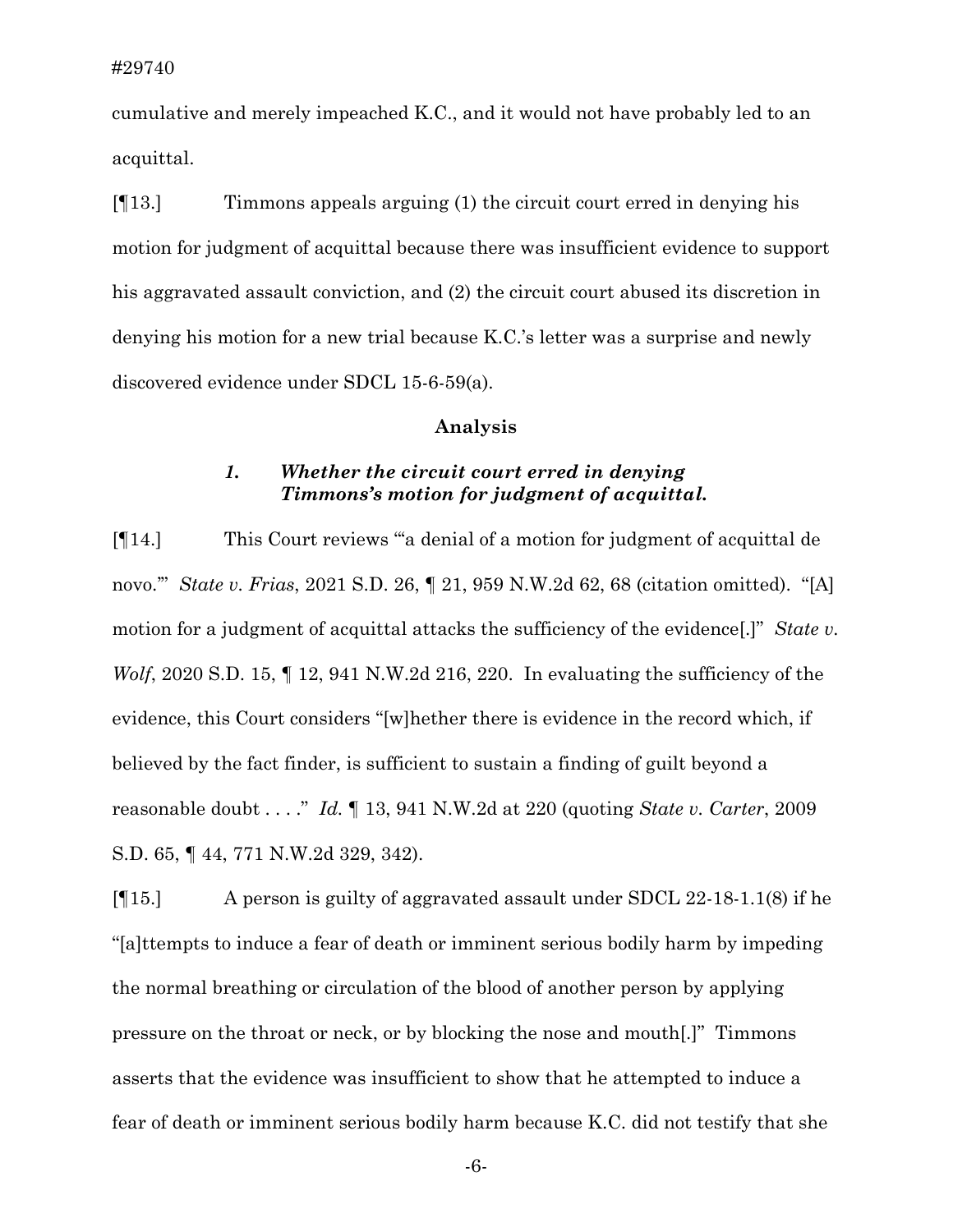was in fear of death or serious bodily harm. The State argues K.C.'s testimony that Timmons wrapped his arm around her neck and impeded her breathing was sufficient to show that Timmons attempted to place K.C. in fear of death or imminent serious bodily harm by choking.

[¶16.] This Court has not previously addressed whether the language in SDCL 22-18-1.1(8), "[a]ttempts to induce a fear of death or imminent serious bodily harm by impeding the normal breathing[,]" requires a showing that the alleged victim must be placed in actual fear. However, we have discussed similar language in SDCL 22-18-1.1(5), which defines an aggravated assault as an "[a]ttempt[ ] by physical menace with a deadly weapon to put another in fear of imminent serious bodily harm[.]" We have explained that "[t]he gravamen of the offense is the *attempt* to put a person in fear of imminent serious bodily harm." *State v. LaCroix*, 423 N.W.2d 169, 170 (S.D. 1988). "Actual fear of imminent serious bodily harm is not an essential element of the offense." *Id.* "[A]n attempt to put another in fear exists when the defendant does 'any act toward the commission of the crime but fails or is prevented or intercepted in the perpetration thereof.'" *State v. Scott*, 2019 S.D. 25, ¶ 19, 927 N.W.2d 120, 127 (citation omitted). Similarly, the plain language of SDCL 22-18-1.1(8) provides that an attempt to place the victim in fear of death or imminent serious bodily harm by impeding the victim's breathing is sufficient to prove an aggravated assault. "The State need not prove 'actual fear of imminent serious bodily harm'" to prove aggravated assault under SDCL 22-18-1.1(8). *Id.* (citation omitted).

-7-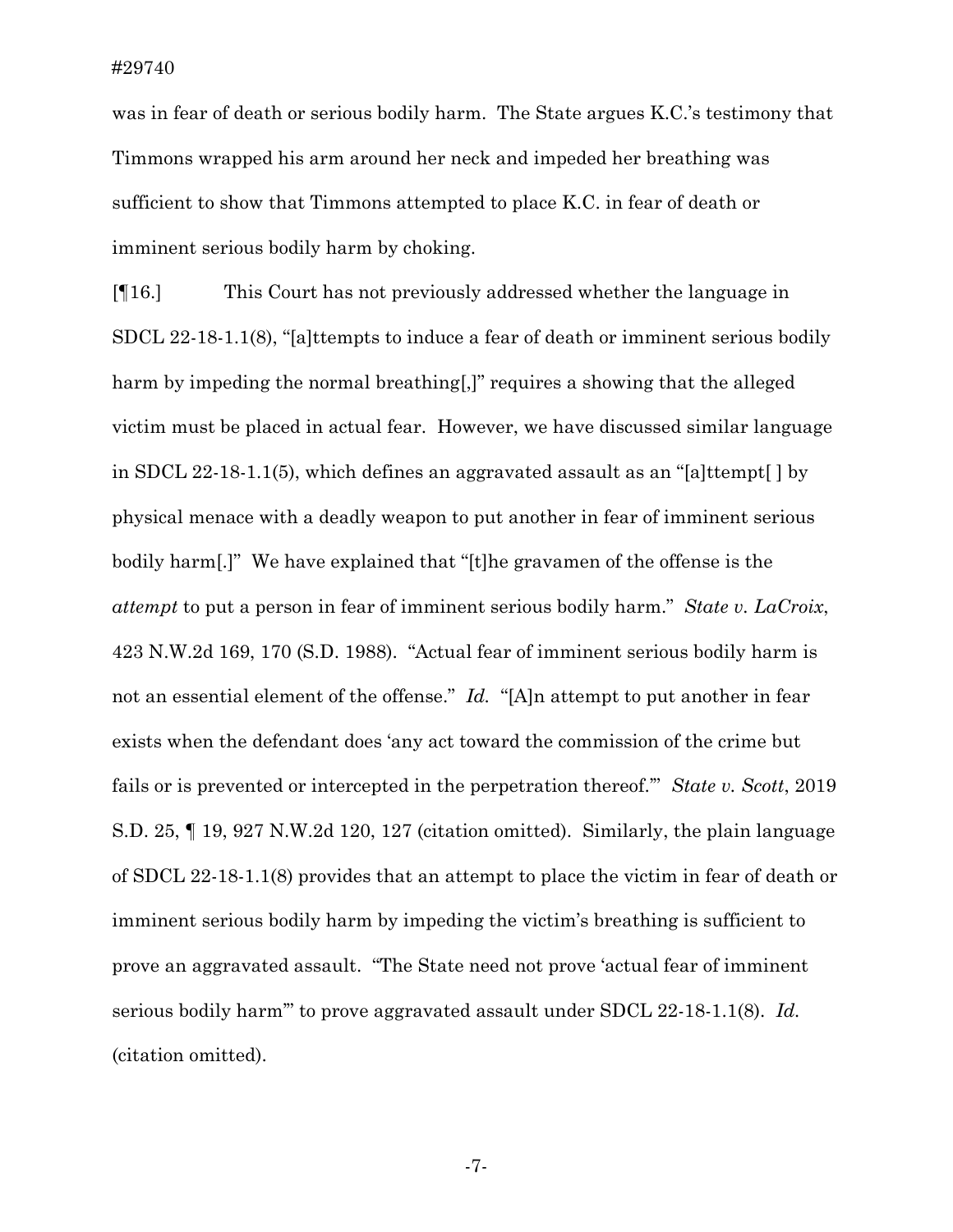#29740

[¶17.] There was sufficient evidence for the jury to find beyond a reasonable doubt that Timmons attempted to place K.C. in fear of death or imminent serious bodily harm by wrapping his arm around K.C.'s neck and impeding her breathing while she was pinned to the floor. K.C. testified that she was frightened during the assault, and that she struggled to breathe and felt like she was going to pass out. The jury also heard the 911 call where K.C. sounded upset as she described Timmons choking her. Further, the jury watched Officer Brill's interview with K.C. where she described that she "couldn't breathe at all" and felt like she was close to passing out. Officer Brill testified that K.C. appeared shaken up from the assault. The jury also observed photos of K.C.'s injuries that showed bruising on her neck, arms, and legs and a cut lip. These photos of her injuries were consistent with K.C.'s description of Timmons's actions.

[¶18.] Timmons asserts that K.C.'s testimony that he was trying to restrain her and her admission that she hit him and bruised him shows that he did not attempt to cause fear of death or imminent serious bodily harm to her. Rather, in his view, this evidence shows that he was attempting to restrain her from injuring him. When reviewing the record, we do not "resolve conflicts in the evidence, pass on the credibility of witnesses, or reweigh the evidence on appeal." *Wolf*, 2020 S.D. 15, ¶ 13, 941 N.W.2d at 220 (citation omitted). Rather, this Court "accept[s] [the] evidence, and the most favorable inference fairly drawn therefrom, which will support the verdict." *Scott*, 2019 S.D. 25, ¶ 18, 927 N.W.2d at 127 (citation omitted). At Timmons's request, the jury was given a self-defense instruction based on K.C.'s testimony regarding her actions and photos of Timmons's injuries. The

-8-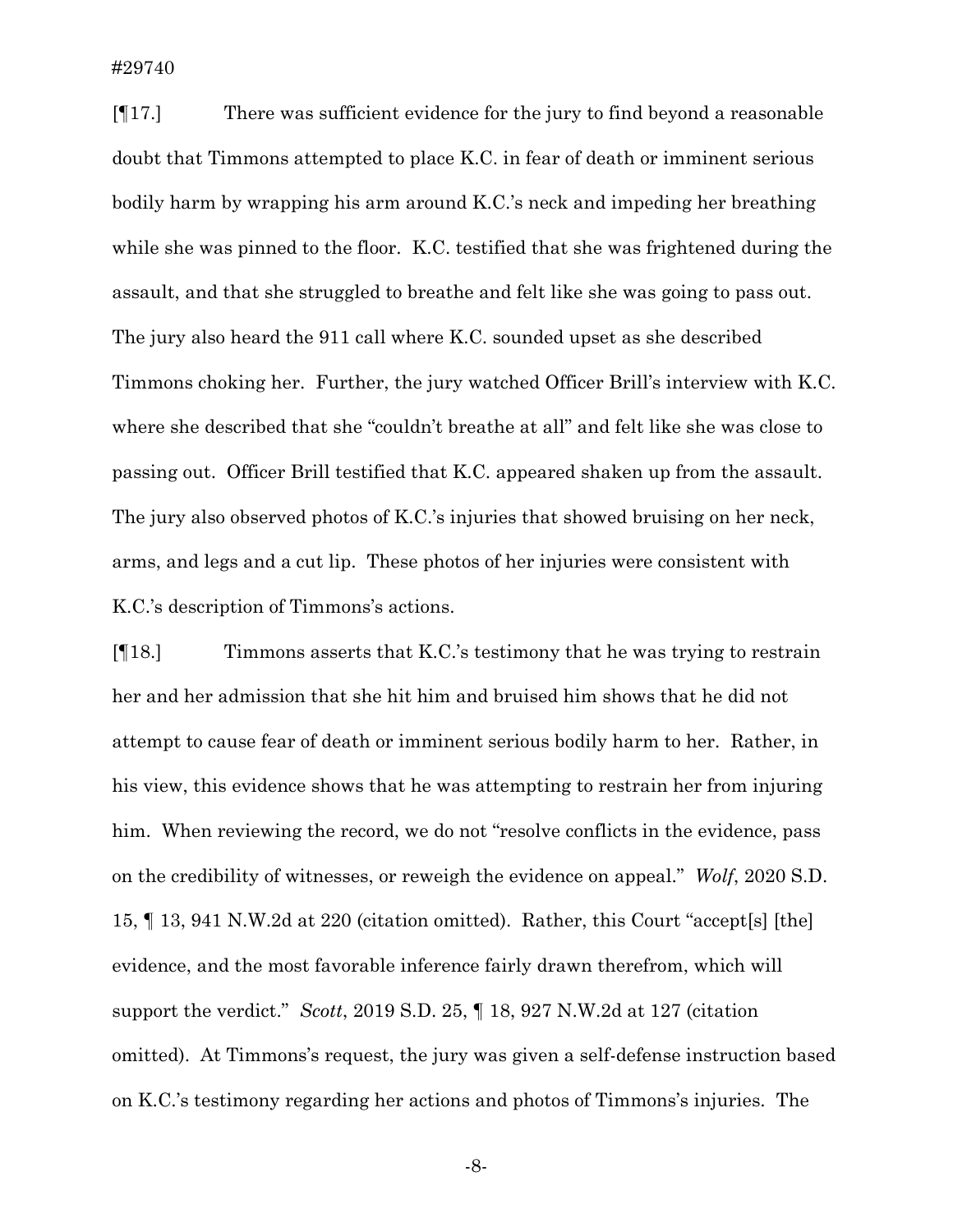jury rejected the theory of self-defense and determined that Timmons was guilty of aggravated assault. The evidence, and reasonable inferences therefrom, supports the jury's determination that Timmons attempted to place K.C. in fear of imminent serious bodily harm or death when he pinned her to the floor, wrapped his arm around her neck, and impeded her breathing.

### *2. Whether the circuit court abused its discretion in denying Timmons's motion for a new trial.*

[¶19.] This Court reviews the circuit court's "denial of a motion for a new trial under the abuse of discretion standard." *State v. Zephier*, 2012 S.D. 16, ¶ 15, 810 N.W.2d 770, 773 (citation omitted). "An abuse of discretion 'is a fundamental error of judgment, a choice outside the range of permissible choices, a decision, which, on full consideration, is arbitrary or unreasonable.'" *State v. Miller*, 2014 S.D. 49, ¶ 11, 851 N.W.2d 703, 706 (citation omitted). "[T]he decision whether to grant a new trial is within the sound discretion of the trial court, 'whose superior knowledge of all the facts and circumstances of the case enables him to know the requirements of justice.'" *State v. Lodermeier*, 481 N.W.2d 614, 626 (S.D. 1992) (citation omitted). "We review a circuit court's denial of a motion for a new trial under SDCL 23A-29-1, the same as its civil counterpart SDCL 15-6-59(b)." *State v. Shelton*, 2021 S.D. 22, ¶ 27, 958 N.W.2d 721, 730 (quoting *State v. Muhm*, 2009 S.D. 100, ¶ 43, 775 N.W.2d 508, 523).

[¶20.] Timmons initially argues that the circuit court erred by failing to hold an evidentiary hearing on the contents of the letter before denying the motion for a new trial. The procedure for granting or denying a motion for a new trial in criminal proceedings is contained in SDCL 23A-29-1, which cross-references to

-9-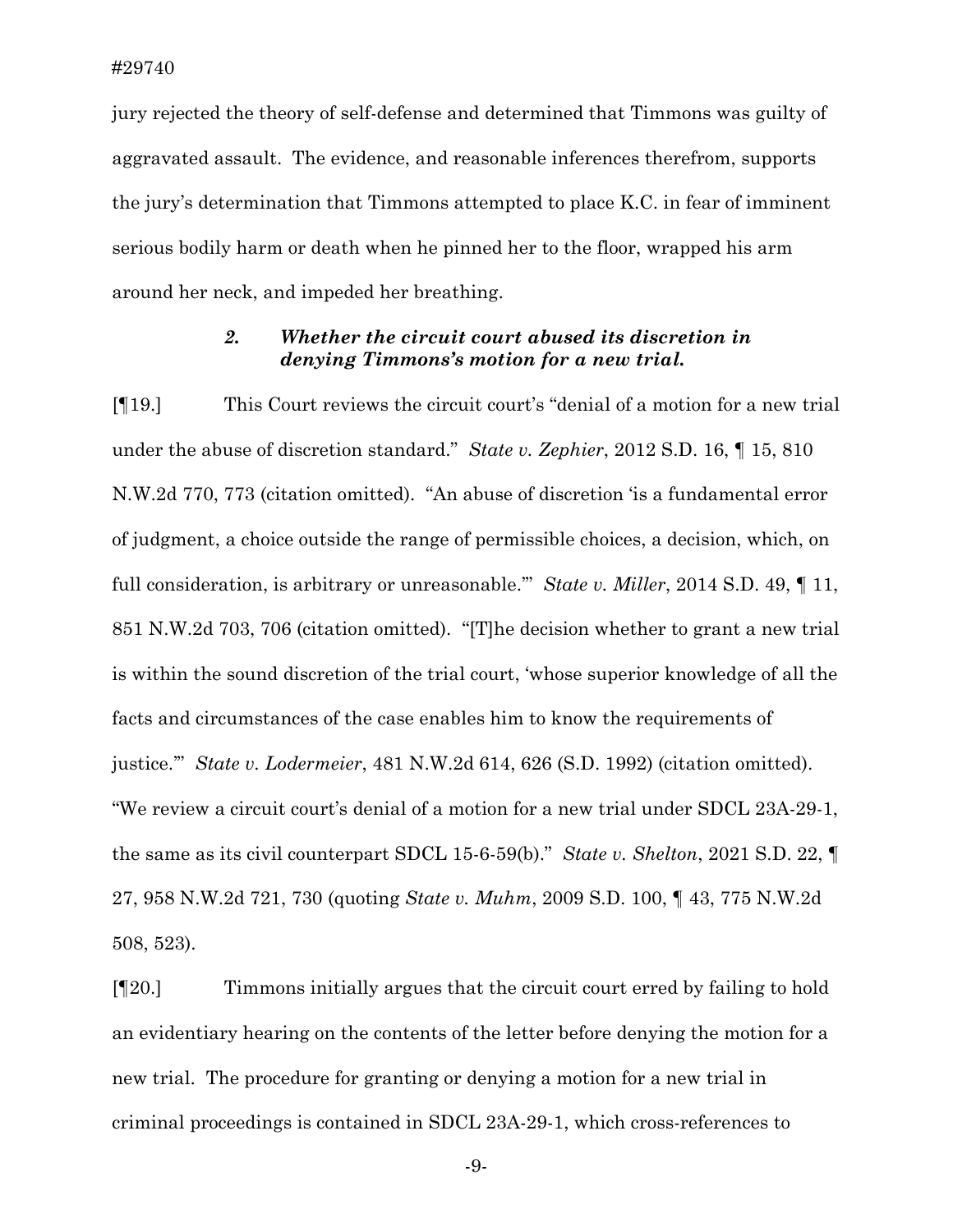SDCL 15-6-59(b) in the Rules of Civil Procedure. SDCL 15-6-59(b) permits the circuit court to extend the time for considering a motion for new trial, but neither SDCL 23A-29-1 nor SDCL 15-6-59(b) requires the court to conduct a hearing before ruling on the motion for a new trial. Rather, SDCL 15-6-59(b) permits a circuit court to take no action on a motion for a new trial, and a motion for a new trial is deemed automatically denied if the circuit court fails to timely rule upon the motion. *See Bridgewater Quality Meats, L.L.C. v. Heim*, 2007 S.D. 23, ¶ 10, 729 N.W.2d 387, 392 (reviewing an automatic denial of a motion for a new trial after the circuit court failed to rule on the motion for an abuse of discretion).

[¶21.] It was within the court's discretion to determine the necessity of holding a hearing on the motion for a new trial. Other jurisdictions have found that "[g]enerally, a hearing is not required on a motion for a new trial." *Busey v. U.S.*, 747 A.2d 1153, 1168 (D.C. 2000) (explaining that the rule governing a motion for a new trial in criminal proceedings does not mandate a hearing, therefore, "a trial court is not required to hold a hearing before ruling on such a motion" (citations omitted)); *see also Story v. State*, 788 P.2d 617, 622 (Wyo. 1990) (finding that there is no due process requirement for a hearing on all motions for a new trial).

[¶22.] In denying the motion for a new trial, the circuit court relied upon the evidence and proceedings at trial in considering whether the letter from K.C. presented grounds for a new trial and determined the letter did not constitute newly discovered or surprise evidence. "When there is evidentiary support for the circuit court's findings underlying its decision to deny a motion for a new trial, this Court finds no abuse of discretion." *Shelton*, 2021 S.D. 22, ¶ 27, 958 N.W.2d at 730.

-10-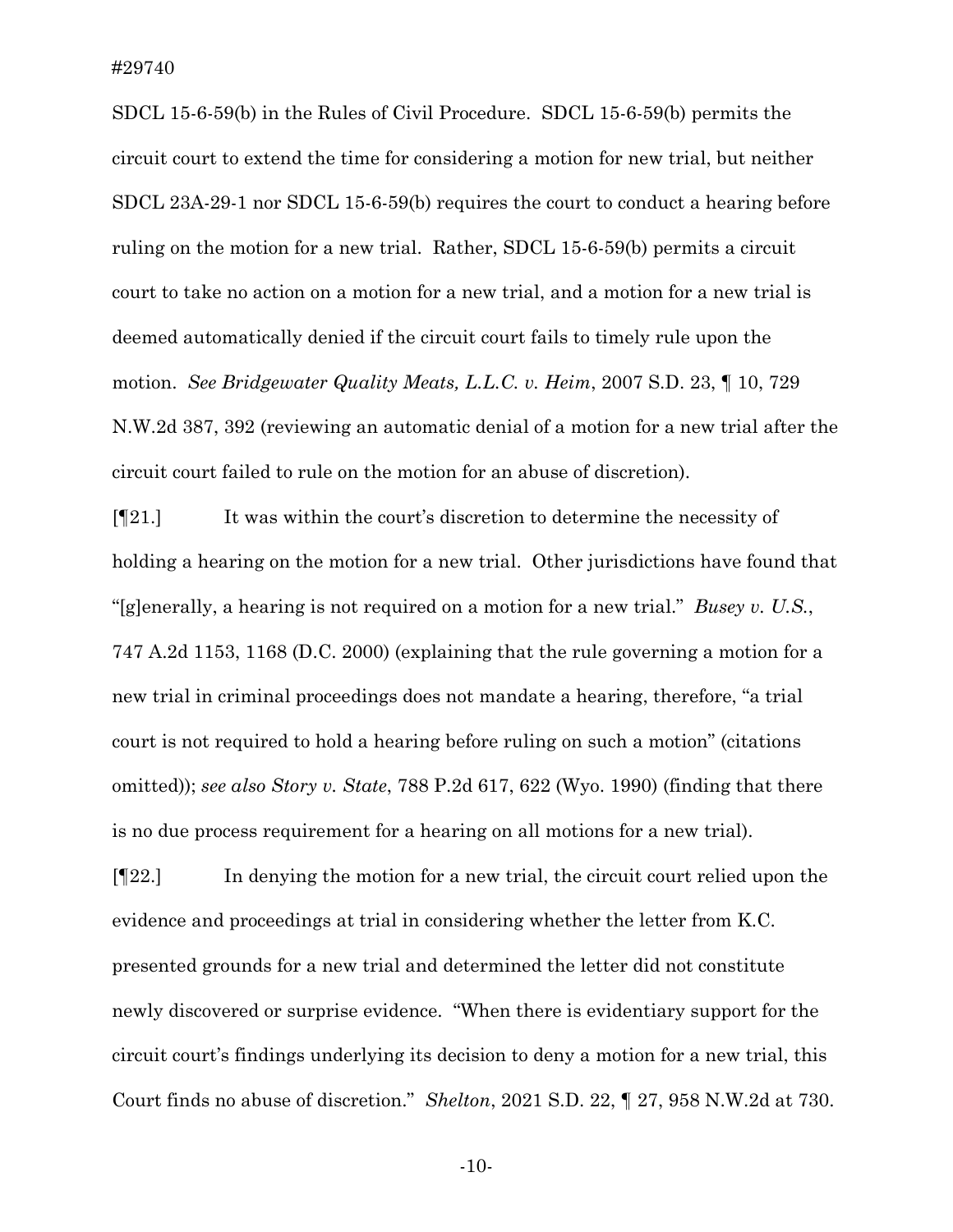The circuit court properly exercised its discretion in declining to hold a hearing on the motion for a new trial.

[ $[123.]$  Timmons relied upon the grounds set forth in SDCL 15-6-59(a)(3) and (4) in his motion for a new trial. On appeal, Timmons asserts the same grounds arguing that the circuit court erred by failing to grant a new trial because K.C.'s letter was an "[a]ccident or surprise which ordinary prudence could not have guarded against"; and "[n]ewly discovered evidence, material to the party making the application, which he could not with reasonable diligence have discovered and produced at the trial.]" SDCL 15-6-59(a)(3)-(4). Timmons claims the letter shows that K.C.'s testimony would have been different without the State's alleged coercion and her uncoerced testimony could have resulted in a judgment of acquittal.

[¶24.] The circuit court did not abuse its discretion in denying the motion for a new trial based on surprise. "To constitute grounds for new trial[,] accident or surprise must be such that ordinary prudence could not have guarded against it." *Egan v. Shindelbower*, 73 S.D. 212, 215, 41 N.W.2d 225, 226 (1950). Timmons cross-examined K.C. about her interactions with the State. K.C. admitted to meeting five or six times with the State and testified that she felt "kind of" manipulated into testifying by friends and family. Timmons did not inquire further at trial concerning her testimony that she felt manipulated or about her interactions with the State. Further, Timmons cannot claim surprise because K.C.'s testimony was similar to the statements contained in her letter. Finally, Timmons's bare assertion that he was surprised by K.C.'s letter does not show how the allegations in K.C.'s letter would have probably changed the outcome at trial.

-11-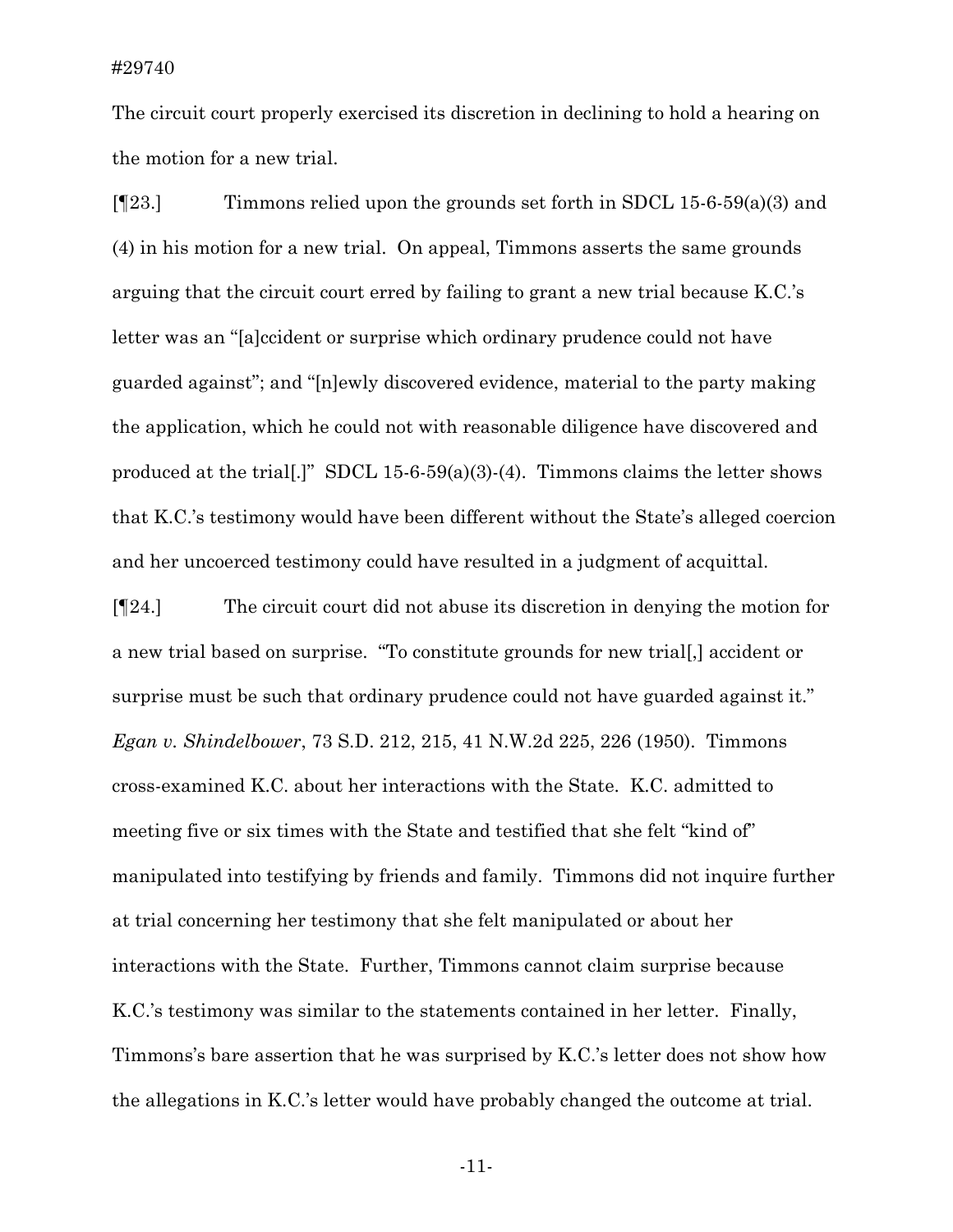#29740

[¶25.] "To succeed on a motion for a new trial based on after-discovered evidence, a defendant must prove that '(1) the evidence was undiscovered by the movant at the time of trial; (2) the evidence is material, not merely cumulative or impeaching; (3) that it would probably produce an acquittal; and (4) that no lack of diligence caused the movant to fail to discover the evidence earlier.'" *State v. Corean*, 2010 S.D. 85, ¶ 18, 791 N.W.2d 44, 51 (quoting *State v. Shepard*, 2009 S.D. 50, ¶ 20, 768 N.W.2d 162, 167). "[N]ew trial motions based on newly discovered evidence request extraordinary relief; they should be granted only in exceptional circumstances and then only if the requirements are strictly met." *Id.* ¶ 18, 791 N.W.2d at 51–52 (quoting *State v. Gehm*, 1999 S.D. 82, ¶ 15, 600 N.W.2d 535, 540). "Courts have long been skeptical of new trial motions asserting 'newly discovered' evidence when [defendants] fail to exercise reasonable diligence to discover the evidence beforehand." *Gehm*, 1999 S.D. 82, ¶ 16, 600 N.W.2d at 541 (citation omitted).

[¶26.] K.C.'s letter does not constitute newly discovered evidence that warranted a new trial. Evidence that is merely cumulative is not newly discovered and does not constitute grounds for a new trial. *State v. Beynon*, 484 N.W.2d 898, 906 (S.D. 1992). K.C.'s comments in her letter mirrored much of her testimony on cross-examination and highlighted her reluctance to testify about the assault, which was evident from her trial testimony. Even where the evidence truly is newly discovered, "we have repeatedly held . . . [that] a new trial is not warranted" in cases where the "newly discovered evidence would merely impeach or discredit a trial witness[.]" *Lodermeier*, 481 N.W.2d at 628. Here, K.C.'s letter was cumulative

-12-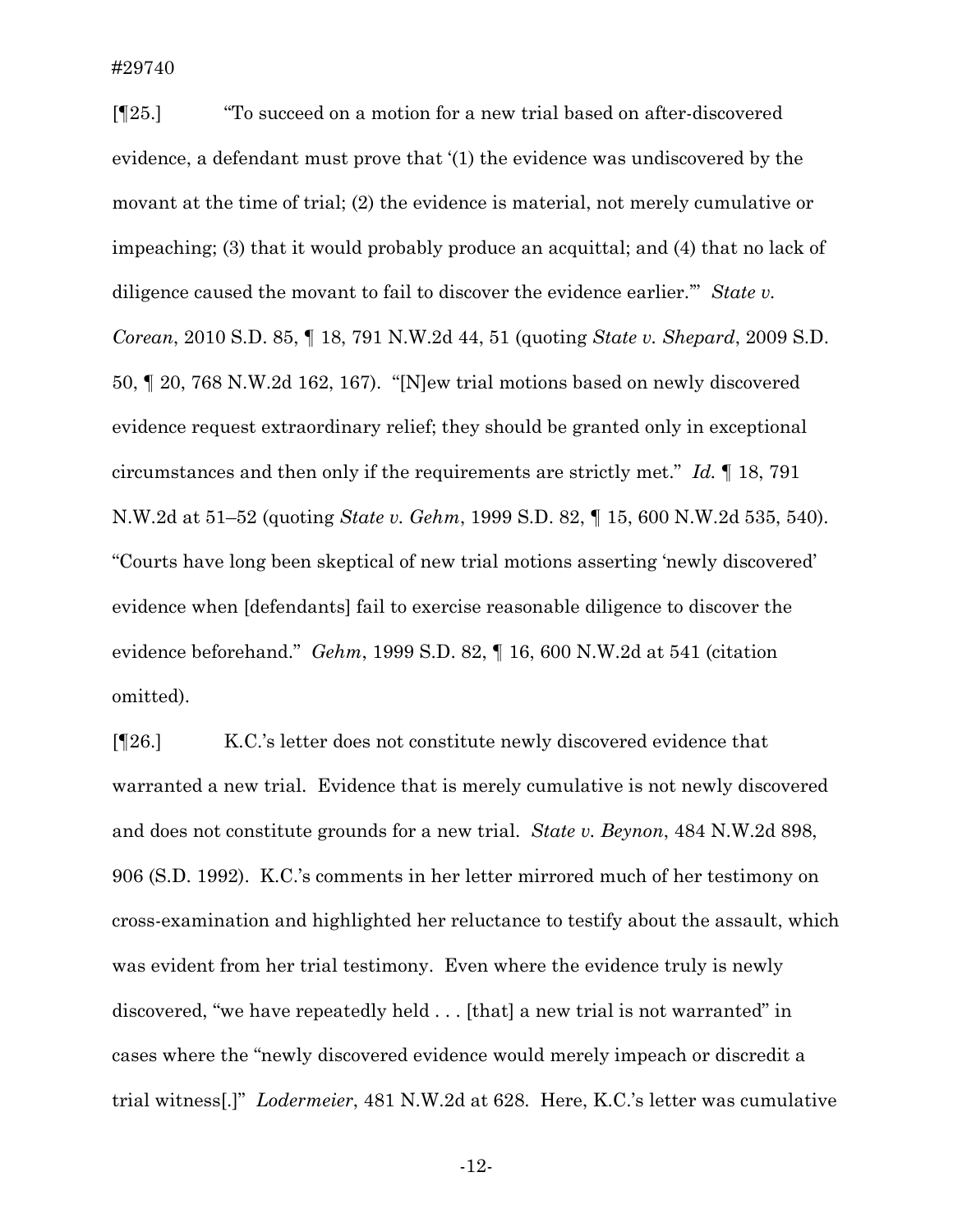impeachment evidence and did not reveal new evidence that would be material to Timmons's conviction. *See Zephier*, 2012 S.D. 16, ¶ 20, 810 N.W.2d at 774 (denying a new trial because the evidence would be used to impeach the witness and was cumulative).

[¶27.] Additionally, Timmons's request for a new trial was properly denied because he failed to show that the alleged coercion by the State could not have been discovered before trial through reasonable diligence. *See Corean*, 2010 S.D. 85, ¶ 18, 791 N.W.2d at 51. Despite the no contact order, Timmons and K.C. remained in contact throughout the case and communicated about how to get his charges dropped. Further, Timmons had the ability to discover any alleged threats by the State from K.C. by inquiring into her meetings with the State during his crossexamination of K.C.

[¶28.] Timmons also argues that K.C.'s letter suggests that she testified falsely. This Court has explained "[i]f the court believes that the testimony given by a material witness was false, that without such false testimony the jury might reach a different conclusion, and that the party seeking a new trial was taken by surprise by the false testimony or did not learn of its falsity until after trial, then it would be the duty of the court to set aside the verdict and grant a new trial." *Stabler v. First State Bank of Roscoe*, 2015 S.D. 44, ¶ 34, 865 N.W.2d 466, 483 (quoting *Pickering v. State*, 260 N.W.2d 234, 235 (S.D. 1977)). However, Timmons identifies nothing in the letter that recants K.C.'s testimony or conveys that she testified falsely. Rather, the letter communicates her regret for testifying, asks the

-13-